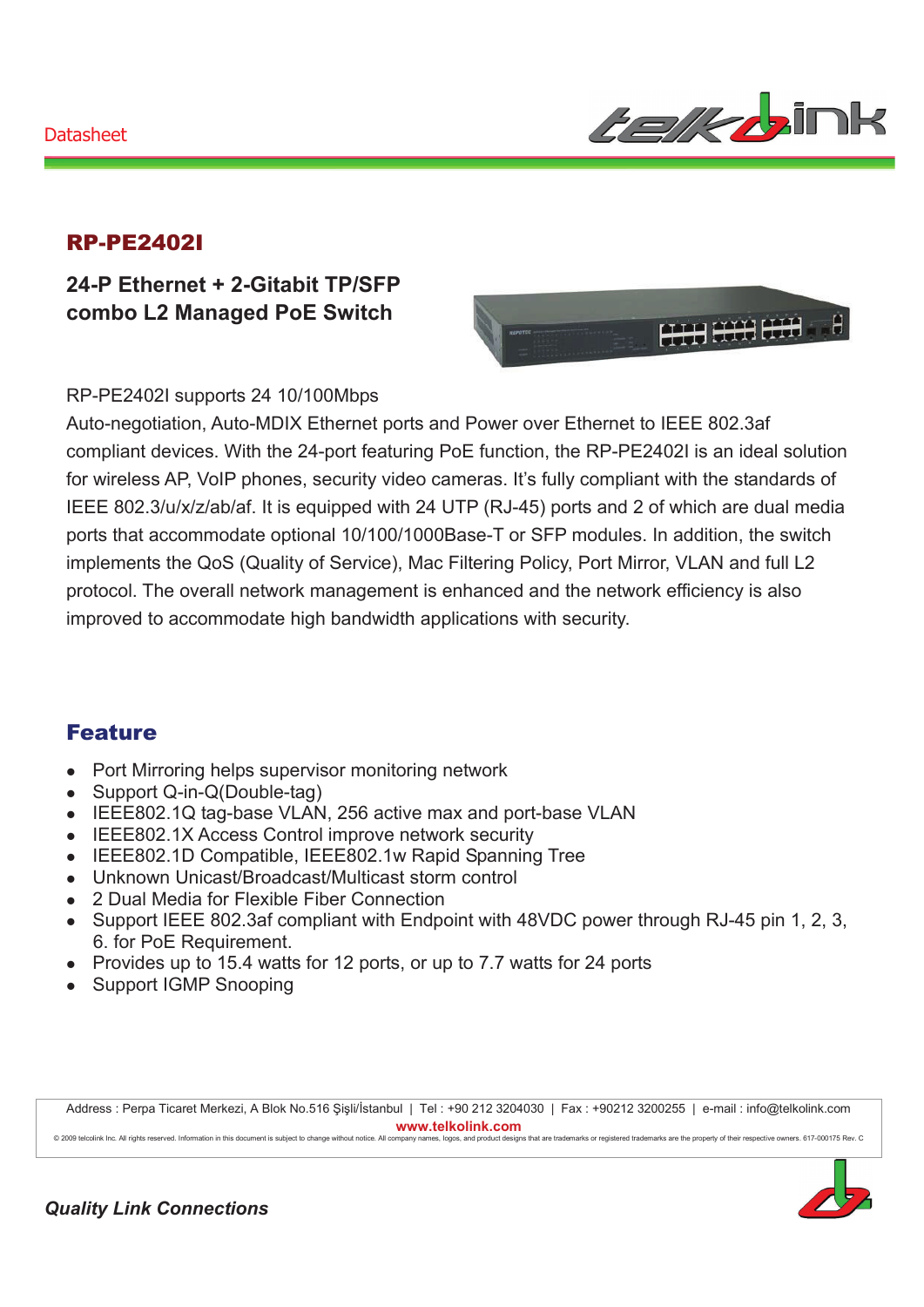# Specification

| <b>Standards</b>        | IEEE 802.3 10Base-T Ethernet (Twisted-pair Copper)<br>$\bullet$             |
|-------------------------|-----------------------------------------------------------------------------|
|                         | IEEE 802.3u 100Base-TX Ethernet (Twisted-pair Copper)<br>$\bullet$          |
|                         | IEEE 802.3ab 1000Base-TX Ethernet (Twisted-pair Copper)<br>$\bullet$        |
|                         | IEEE 802.3z 1000Base-X Ethernet<br>$\bullet$                                |
|                         | IEEE 802.3x Flow Control Capability                                         |
|                         | $\bullet$                                                                   |
|                         | ANSI/IEEE 802.3 Auto-negotiation<br>$\bullet$                               |
|                         | IEEE 802.1q VLAN<br>$\bullet$                                               |
|                         | IEEE 802.1p Class of Service<br>$\bullet$                                   |
|                         | <b>IEEE 802.1x Access Control</b><br>$\bullet$                              |
|                         | IEEE 802.1d Spanning Tree<br>$\bullet$                                      |
|                         | IEEE 802.1w Rapid Spanning Tree<br>$\bullet$                                |
|                         | IEEE 802.3af Power over Ethernet<br>$\bullet$                               |
|                         | IEEE 802.3ad Link Aggregation Control Protocol (LACP)<br>$\bullet$          |
| Interface               | Port 1-24 are 10/100Mbps Fast Ethernet ports.<br>$\bullet$                  |
|                         | Port 25,26 are Gigabit TP/SFP Fiber auto sense<br>$\bullet$                 |
|                         | Auto-Negotiation and Auto-MDIX<br>$\bullet$                                 |
|                         | Backpressure flow control for half duplex.<br>$\bullet$                     |
|                         | 802.3x flow control for full duplex.<br>$\bullet$                           |
|                         | Connector: 24 RJ-45 and 2 dual media, RJ-45/SFP                             |
|                         | $\bullet$                                                                   |
| <b>Buffer Memory</b>    | 256k packet buffer and 128k control memory<br>$\bullet$                     |
| <b>MAC Address</b>      | 8 K MAC address<br>$\bullet$                                                |
| <b>VLAN</b>             | Supports SVL/IVL configuration to meet your VLAN<br>$\bullet$               |
|                         | requirement                                                                 |
|                         | Port-base VLAN<br>$\bullet$                                                 |
|                         | IEEE802.1q tag-base VLAN, 4094 max, up to 256 active<br>$\bullet$           |
|                         | VLANs included static plus dynamic entry                                    |
|                         | IEEE802.1q tag-base VLAN<br>$\bullet$                                       |
|                         | Flooding unknown vlan frame setting, can flood packet with<br>$\bullet$     |
|                         | some vlan tag associated to a invalid/inactive vlan                         |
|                         | In tag-base VLAN, supports egress/ingress packet filter<br>$\bullet$        |
|                         | Q-in-Q is an efficient method for enabling Subscriber<br>$\bullet$          |
|                         | Aggregation.                                                                |
| QoS                     |                                                                             |
|                         | Port Based (VIP Port), 802.1p, TOS and Diffserv(IPv4/IPv6)                  |
|                         | based QoS packet classification                                             |
|                         | Supports four level priority queues to prioritize in-bound and<br>$\bullet$ |
|                         | out-bound traffic                                                           |
|                         | Supports two scheduling, WRR and Strict<br>$\bullet$                        |
|                         | Supports priority in a Q-in-Q tag<br>$\bullet$                              |
| <b>Broadcast Storm</b>  | Multicast/Broadcast/Unknown-Unicast Storm suppression<br>$\bullet$          |
| <b>Port Mirroring</b>   | Support 1: N RX port mirroring.<br>$\bullet$                                |
|                         | Supports port sniffer function with 3 modes: (TX Monitor<br>$\bullet$       |
|                         | Mode, RX Monitor Mode and TX-RX pair Monitor Mode)                          |
| <b>Isolated Group</b>   | Provide one group allows certain ports to be designated as<br>$\bullet$     |
|                         | protected                                                                   |
| <b>Restricted Group</b> | Can decide the direction of transmitting packets for the<br>$\bullet$       |
|                         | specific port                                                               |
| <b>Rate Limit</b>       | Ingress rate limit:<br>$\bullet$                                            |
|                         | Port $1 \sim 24$ : 1K up to 100Mbps                                         |
|                         | Port 25, 26: 1K up to 1000Mbps                                              |
|                         |                                                                             |
|                         | Egress rate limit:<br>$\bullet$                                             |
|                         | Port $1 \sim 24$ : 1K up to 100Mbps                                         |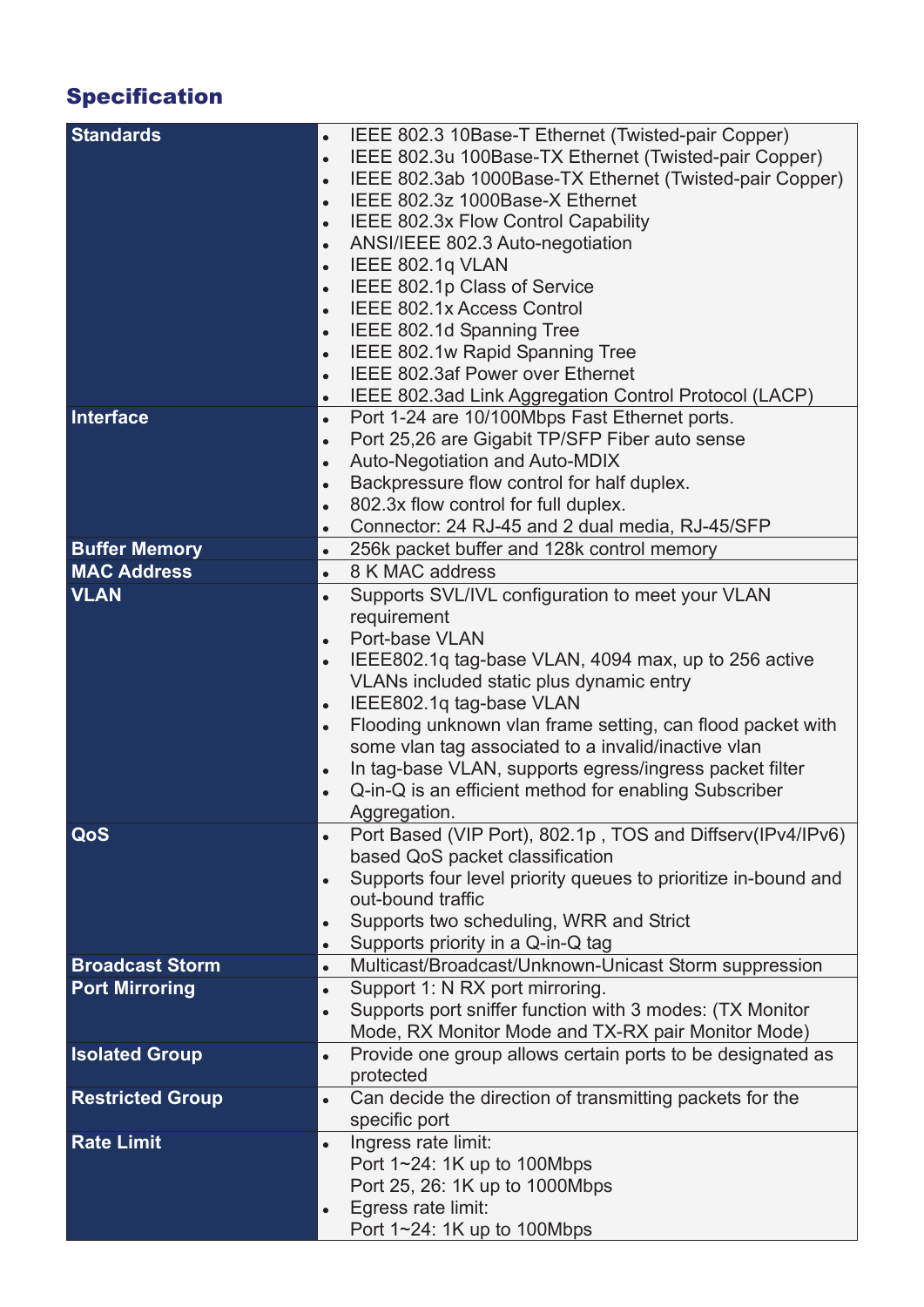|                          | Port 25, 26: 1K up to 1000Mbps                                                                                              |
|--------------------------|-----------------------------------------------------------------------------------------------------------------------------|
| <b>PoE Specification</b> | 24 IEEE802.3af PoE PSE ports<br>$\bullet$                                                                                   |
|                          | Endpoint with 48VDC power through RJ-45 pin 1, 2, 3, 6.<br>$\bullet$                                                        |
|                          | PoE-PSE activity LED indicator.<br>$\bullet$                                                                                |
|                          | 185 watts of total power (up to 15.4 watts for 12 ports, or up to<br>$\bullet$                                              |
|                          | 7.7 watts for 24 ports)                                                                                                     |
|                          | Auto detect powered device and consumption levels<br>$\bullet$                                                              |
|                          | Supports per port power consumption monitoring<br>$\bullet$                                                                 |
|                          | Smart feature for PD on/off, PD detection, power level, PD<br>$\bullet$                                                     |
|                          | status and power feeding priority                                                                                           |
|                          | Circuit protection to prevent power interference between ports<br>$\bullet$                                                 |
|                          | Supports per port PoE State setting<br>$\bullet$                                                                            |
|                          | Supports per port power priority setting<br>$\bullet$                                                                       |
| <b>LACP</b>              | 2 Fast Ethernet +1 Gigabit Ethernet groups<br>$\bullet$                                                                     |
|                          | Per-group max 4 members<br>$\bullet$                                                                                        |
|                          | Provides DA, SA and DA+SA Mac-based trunking with<br>$\bullet$                                                              |
|                          | automatic link fail-over                                                                                                    |
| <b>GVRP/GARP</b>         | 802.1q with GVRP/ GARP<br>$\bullet$                                                                                         |
| <b>Multicasting</b>      | Supports IGMP snooping including active and passive mode<br>$\bullet$                                                       |
| <b>STP/RSTP</b>          | 802.1d/1w<br>$\bullet$                                                                                                      |
| <b>Network Security</b>  | 802.1x access control<br>$\bullet$                                                                                          |
|                          | Isolated group<br>$\bullet$                                                                                                 |
|                          | Restricted group<br>$\bullet$                                                                                               |
|                          | <b>Management Access Policy Control</b><br>$\bullet$                                                                        |
|                          | Static MAC, to limit which MAC addresses can pass through<br>$\bullet$                                                      |
|                          | or not                                                                                                                      |
|                          | MAC addresses learning limit, to set up the maximum amount<br>$\bullet$                                                     |
|                          | of MAC that each port can learn                                                                                             |
| <b>SNMP agent</b>        | Version. 1, 2c<br>$\bullet$                                                                                                 |
|                          | Supports MIB II(RFC1213), RMON MIB(RFC 1757), Bridge<br>$\bullet$<br>MIB (RFC 1493), Ethernet MIB(RFC 1643), Enterprise MIB |
| <b>LED Indicators</b>    | System LED: CPU/POWER/ACT/FDX/SPD (Green)                                                                                   |
|                          | Per Port 1 to 24: LNK (Green), ACT/FDX/SPD (Amber)                                                                          |
|                          | $\bullet$<br>Per Port 25, 26: LNK/ FX (Green)<br>$\bullet$                                                                  |
|                          | Per PoE: PoE-PSE ACT (Green)<br>$\bullet$                                                                                   |
| <b>PoE Power Budget</b>  | Max. 15W (in case no PD device connected)<br>$\bullet$                                                                      |
|                          | Max. 185W (with 12 * 15.4W PD device connected)<br>$\bullet$                                                                |
| <b>Power Supply</b>      | Internal Power supply 100~240VAC, 50/60 Hz<br>$\bullet$                                                                     |
| <b>Environment</b>       | Operating temperature : $0^{\circ}$ C to 40 $^{\circ}$ C<br>$\bullet$                                                       |
|                          | Operating Humidity:5% to 90% (Non-Condensing)<br>$\bullet$                                                                  |
| <b>Dimension</b>         | 44 * 442 * 209mm<br>$\bullet$                                                                                               |
| <b>Certification</b>     | FCC, CE<br>$\bullet$                                                                                                        |

## Application